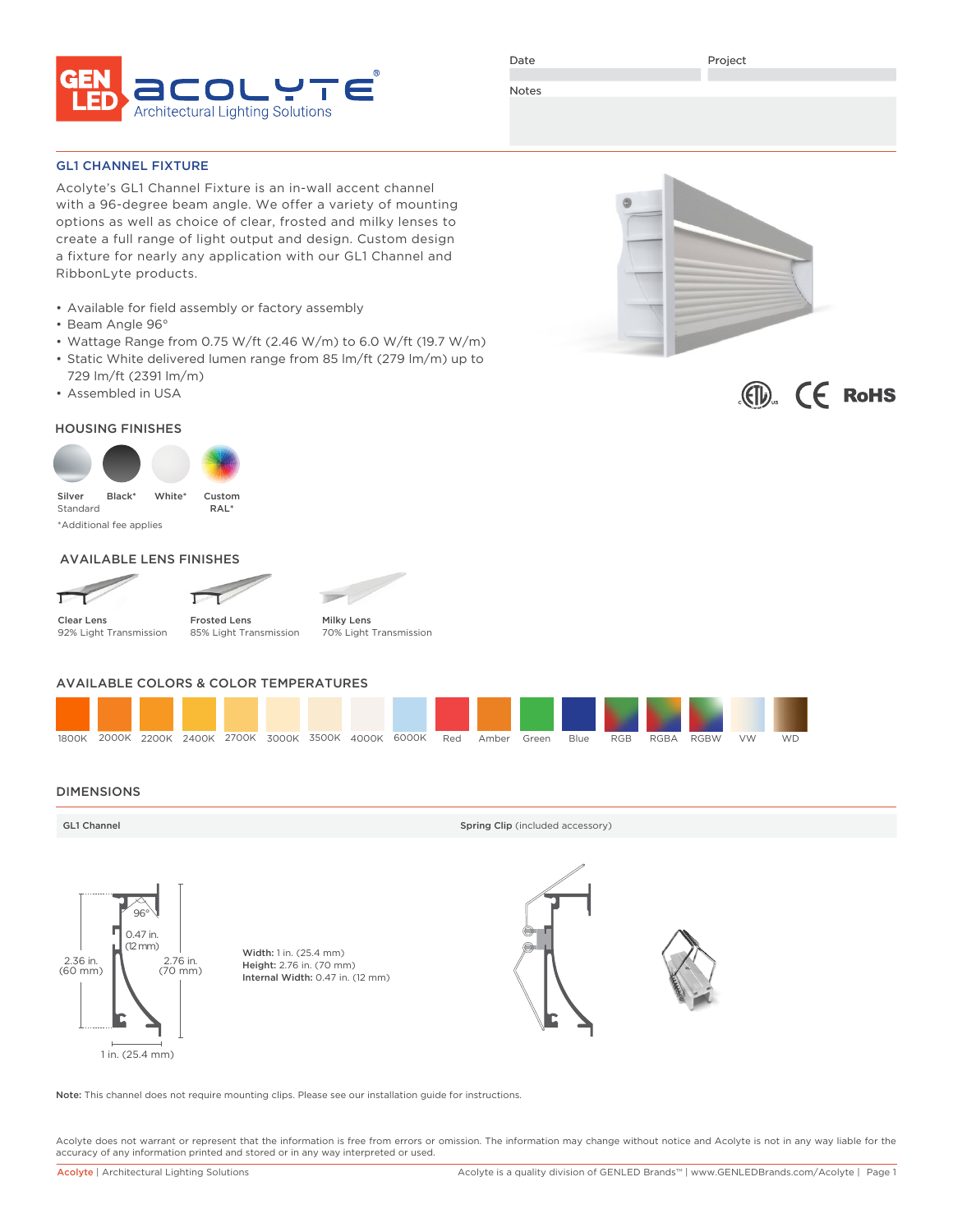

### SPECIFICATIONS

| Beam Angle                   | 96°                                                                                                                                                                                                                                                                                                                                                                                                      |
|------------------------------|----------------------------------------------------------------------------------------------------------------------------------------------------------------------------------------------------------------------------------------------------------------------------------------------------------------------------------------------------------------------------------------------------------|
| Lens Type                    | Clear Lens, Frosted Lens, Milky Lens                                                                                                                                                                                                                                                                                                                                                                     |
| Length                       | Channel is sold by the foot and cut to your exact desired length. Required amount of spring clips included.                                                                                                                                                                                                                                                                                              |
| <b>Operating Voltage</b>     | 24V                                                                                                                                                                                                                                                                                                                                                                                                      |
| Dimming                      | MLV / 0-10 Volt / Lutron Hi-Lume 1% dimming LED drivers / Lutron VIVE code compliance available / ELV / DALI / DMX                                                                                                                                                                                                                                                                                       |
| <b>Operating Temperature</b> | -40° F to 158° F (-40° C to 70° C)                                                                                                                                                                                                                                                                                                                                                                       |
| Colors                       | 1800K, 2000K, 2200K, 2400K, 2700K, 3000K, 3500K, 4000K, 6000K, Red, Amber, Green, Blue, RGB, RGBW, RGBA, VW,<br>Warm Dim (1800K, 2000K, 2200K only available in IP20)                                                                                                                                                                                                                                    |
| CRI                          | 90+ CRI (Static white only)                                                                                                                                                                                                                                                                                                                                                                              |
| Lamp Life                    | L70 at 50,000 Hours                                                                                                                                                                                                                                                                                                                                                                                      |
| MacAdam Ellipses (SDCM)      | 2-Step Binning (For Static White LEDs only)                                                                                                                                                                                                                                                                                                                                                              |
| Certifications               | ETL Listed: UL 2108 Issued: 2004/02/27 Ed: 1 Rev: 2014/02/24 Low Voltage Lighting Systems<br>CSA C22.2#9.0 Issued: 1996/06/01 Ed: 1 (R2011) General Requirements for Luminaries;<br>with Gen. Inst. 1: 1997, Gen Inst. 2: 1998. ROHS compliant UL 2108 - Low Voltage Lighting Systems<br>UL 8750 - Light Emitting Diode (LED) Equipment for Use in Lighting Products UL 1598 / CSA 250.0-08 - Luminaires |

Acolyte does not warrant or represent that the information is free from errors or omission. The information may change without notice and Acolyte is not in any way liable for the accuracy of any information printed and stored or in any way interpreted or used.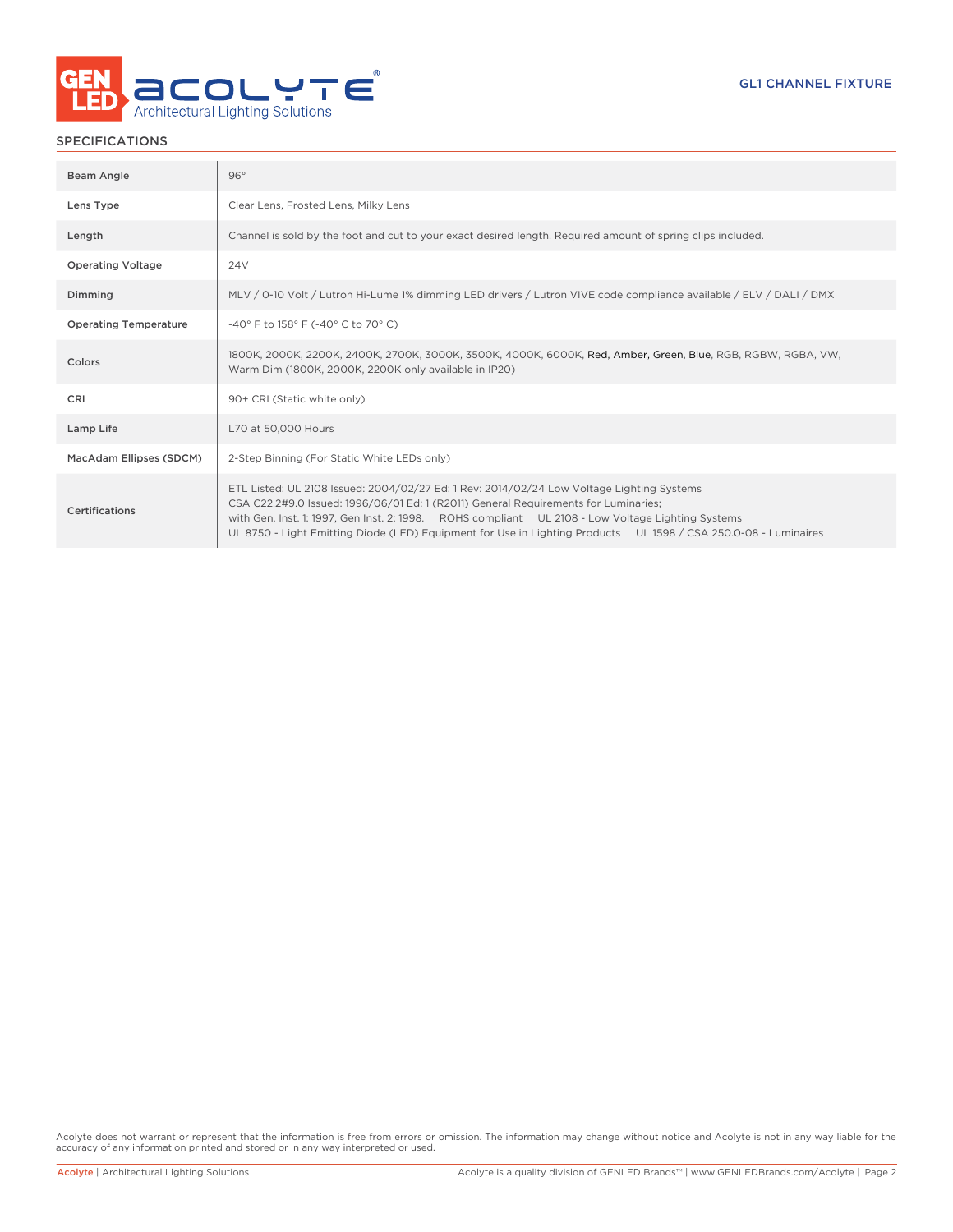

### ORDERING GUIDE

# **STEP 1 Complete Channel Part Number**

| <b>CHANNEL</b>             | LENS                    |                                                      | <b>HOUSING COLOR</b>         |                                   |
|----------------------------|-------------------------|------------------------------------------------------|------------------------------|-----------------------------------|
| CHGL1                      |                         |                                                      |                              |                                   |
| <b>CHGL1</b> - GL1 Channel | C - Clear Lens*         | M - Milky Lens                                       | <b>SV</b> - Silver (default) | <b>WH</b> - White                 |
|                            | <b>F</b> - Frosted Lens | * Clear lens is the default option if not specified. | <b>BK</b> - Black            | Consult factory for custom colors |



# **STEP 2 Complete RibbonLyte Part Number**

| CATEGORY                                                | <b>CRI</b>                                            | <b>RIBBON TYPE &amp; IP RATING</b>         |                                  |                       |
|---------------------------------------------------------|-------------------------------------------------------|--------------------------------------------|----------------------------------|-----------------------|
| <b>RB</b>                                               |                                                       |                                            |                                  |                       |
| <b>RB</b> - RibbonLyte                                  | <b>0</b> - Static Color, Color Changing               | <b>SWS220 - Static White Series 2 IP20</b> | VWS220 - VW Series 2 IP20        | RGBWA20 - RGBW/A IP20 |
|                                                         | 90 - 90+ CRI Static White                             | SWS265 - Static White Series 2 IP65        | <b>VWS265 - VW Series 2 IP65</b> | RGBWA65 - RGBW/A IP65 |
|                                                         |                                                       | SWS268 - Static White Series 2 IP68        | VWS268 - VW Series 2 IP68        | WD20 - Warm Dim IP20  |
|                                                         |                                                       | <b>SCS220</b> - Static Color Series 2 IP20 | <b>RGB20 - RGB IP20</b>          | WD65 - Warm Dim IP65  |
| <b>NOTE:</b> To ensure waterproofing standards are met, |                                                       | SCS265 - Static Color Series 2 IP65        | <b>RGB65 - RGB IP65</b>          |                       |
|                                                         | IP65 and IP68 RibbonLyte can NOT be cut in the field. | SCS268 - Static Color Series 2 IP68        |                                  |                       |

IP65 and IP68 RibbonLyte can NOT be cut in the field.

| <b>WATTAGE</b>                                                         | COLOR      |                                                        |
|------------------------------------------------------------------------|------------|--------------------------------------------------------|
|                                                                        |            |                                                        |
| <b>0.75</b> - 0.75 W/ft (2.46 W/m - Static White, Static Color)        | 18 - 1800K | <b>VW</b> - Variable White                             |
| 1.0 - 1.0 W/ft $(3.3 W/m - Variable White)$                            | 20 - 2000K | RGB - Red, Green, Blue                                 |
| 1.5 - 1.5 W/ft $(4.9 \text{ W/m}$ - Static White, Static Color)        | 22 - 2200K | RGB30 - Red, Green, Blue + 3000K                       |
| 2.2 - 2.2 W/ft (7.2 W/m - Static White, Static Color, RGB)             | 24 - 2400K | <b>RGB40</b> - Red, Green, Blue + 4000K (5.5W only)    |
| 3.0 - 3.0 W/ft (9.8 W/m - Static White, Static Color, Variable White)  | 27 - 2700K | RGB60 - Red, Green, Blue + 6000K                       |
| 4.4 - 4.4 W/ft (14.4 W/m - Static White, Static Color, RGB, RGBW/RGBA) | 30 - 3000K | RGBA - Red, Green, Blue + Amber                        |
| 5.0 - 5.0 W/ft (16.4 W/m - Static White, Static Color)                 | 35 - 3500K | 2920 - Warm Dim 2900K - 2000K (IP20)                   |
| 5.2 - 5.2 W/ft (17.1 W/m - Warm Dim)                                   | 40 - 4000K | 2721 - Warm Dim 2700K - 2100K (IP65+IP68)              |
| 5.5 - 5.5 W/ft (18.0 W/m - RGBW/RGBA)                                  | 60 - 6000K | Z - Undecided**                                        |
| 6.0 - 6.0 W/ft (19.7 W/m - Static White, Static Color, Variable White) | R - Red    | ** For quotes only. Must be chosen before final order. |
|                                                                        | A - Amber  |                                                        |
|                                                                        | G - Green  |                                                        |

B - Blue





**STEP 3 Complete Assembly Option & Length**

ASSEMBLY OPTION LENGTH (Standard factory assembled length up to 78 in. / 2 m)

- FI Field Assembly
- FA Factory Assembly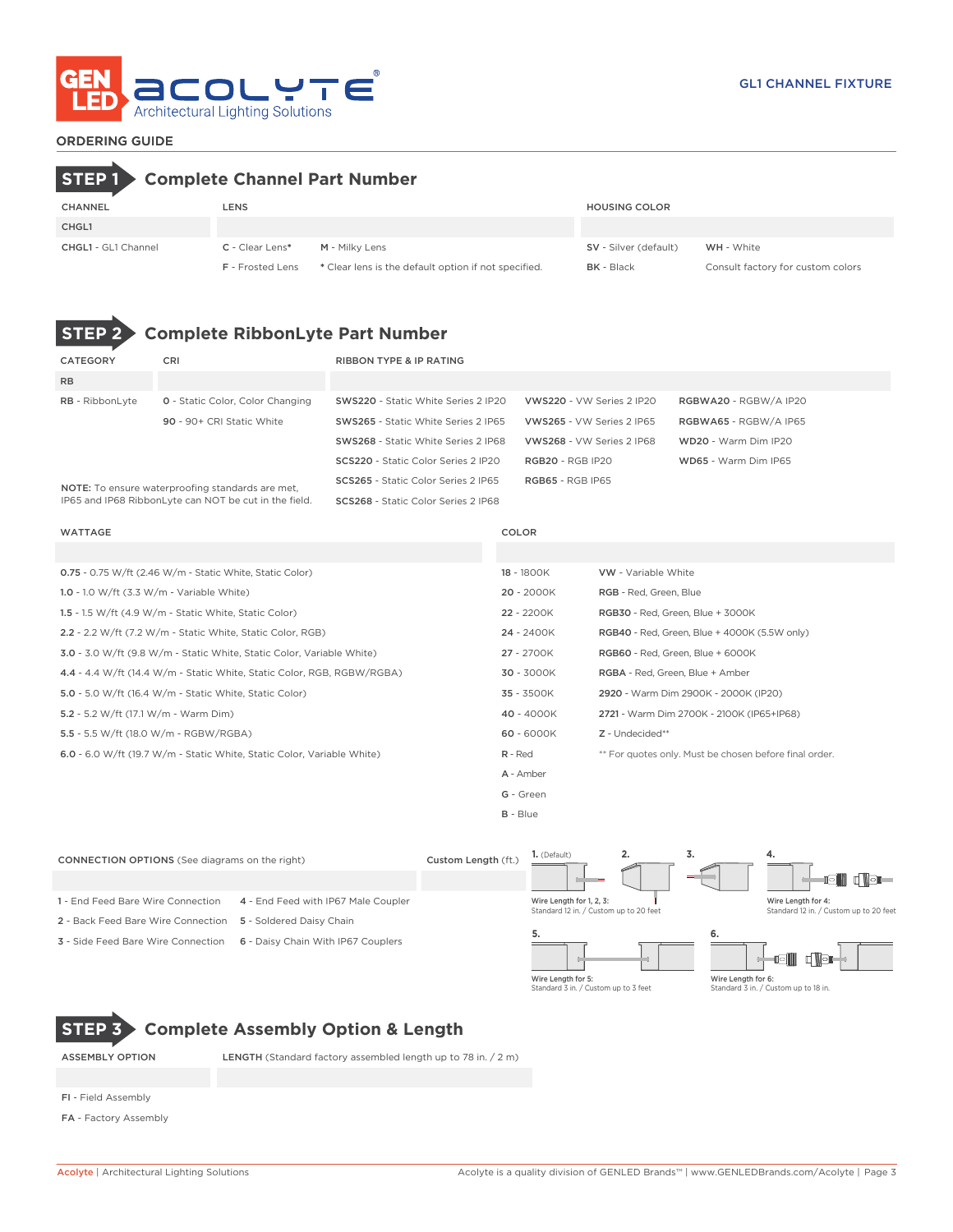

### RIBBONLYTE SPECIFICATIONS & COMPATIBILITY

| Available<br>Wattages | Cuttable<br>Length       | LED<br>Pitch                 | Color<br>Temp. | Im/W<br>without | <b>Delivered Lumens</b><br>with Clear Lens         | <b>Delivered Lumens</b><br>with Frosted Lens         | <b>Delivered Lumens</b><br>with Milky Lens           | Max<br>Length            |                   | Compatible<br>with Channel |              |
|-----------------------|--------------------------|------------------------------|----------------|-----------------|----------------------------------------------------|------------------------------------------------------|------------------------------------------------------|--------------------------|-------------------|----------------------------|--------------|
|                       |                          |                              |                | Lens            |                                                    |                                                      |                                                      |                          | <b>IP20</b>       | IP65                       | <b>IP68</b>  |
|                       |                          |                              | 1800K          | 84              | 58 lm/ft (190.3 lm/m)                              | 53.6 lm/ft (175.8 lm/m)                              | 44.1 lm/ft (144.6 lm/m)                              |                          |                   |                            |              |
|                       |                          |                              | 2000K          | 99              | 68.3 lm/ft (224 lm/m)                              | 63.1 lm/ft (207 lm/m)                                | 52 lm/ft (170.6 lm/m)                                |                          |                   |                            |              |
|                       |                          |                              | 2200K          | 109             | 75.2 lm/ft (246.7 lm/m)                            | 69.5 lm/ft (228 lm/m)                                | 57.2 lm/ft (187.6 lm/m)                              | IP20:<br>49 ft           |                   |                            | $\checkmark$ |
| 0.75 Static           | 1.97 in.                 | 48 LEDs/ft                   | 2400K          | 113             | 78 lm/ft (255.8 lm/m)                              | 72.0 lm/ft (236.2 lm/m)                              | 59.3 lm/ft (194.5 lm/m)                              | (15 m)                   |                   |                            |              |
| White<br>Series 2     | $(50$ mm $)$             | $(160$ LEDs/m)               | 2700K          | 123             | 84.9 lm/ft (278.5 lm/m)                            | 78.4 lm/ft (257.2 lm/m)                              | 64.6 lm/ft (211.9 lm/m)                              | IP65/<br>IP68:           | $\checkmark$      | $\checkmark$               |              |
|                       |                          |                              | 3000K          | 123             | 84.9 lm/ft (278.5 lm/m)                            | 78.4 lm/ft (257.2 lm/m)                              | 64.6 lm/ft (211.9 lm/m)                              | 32.8 ft                  |                   |                            |              |
|                       |                          |                              | 3500K          | 130             | 89.7 lm/ft (294.2 lm/m)                            | 82.9 lm/ft (272 lm/m)                                | 68.3 lm/ft (224 lm/m)                                | $(10 \text{ m})$         |                   |                            |              |
|                       |                          |                              | 4000K          | 134             | 92.5 lm/ft (303.4 lm/m)                            | 85.4 lm/ft (280.1 lm/m)                              | 70.4 lm/ft (230.9 lm/m)                              |                          |                   |                            |              |
|                       |                          |                              | 6000K          | 131             | 90.4 lm/ft (296.5 lm/m)                            | 83.5 lm/ft (273.9 lm/m)                              | 68.8 lm/ft (225.7 lm/m)                              |                          |                   |                            |              |
|                       |                          |                              | 1800K          | 84              | 115.9 lm/ft (380.2 lm/m)                           | 107.1 lm/ft (351.3 lm/m)                             | 88.2 lm/ft (289.3 lm/m)                              |                          |                   |                            |              |
|                       |                          |                              | 2000K          | 98              | 135.2 lm/ft (443.5 lm/m)                           | 125 lm/ft (410 lm/m)                                 | 102.9 lm/ft (337.5 lm/m)                             |                          | $\checkmark$      |                            |              |
|                       |                          |                              | 2200K          | 109             | 150.4 lm/ft (493.3 lm/m)                           | 139 lm/ft (455.9 lm/m)                               | 114.5 lm/ft (375.6 lm/m)                             | IP20:<br>49 ft           |                   |                            |              |
| 1.5 Static            | 1.97 in.                 | 48 LEDs/ft                   | 2400K          | 113             | 155.9 lm/ft (511.4 lm/m)                           | 144.1 lm/ft (472.6 lm/m)                             | 118.7 lm/ft (389.3 lm/m)                             | (15 m)                   |                   | $\checkmark$               |              |
| White<br>Series 2     | $(50$ mm $)$             | (160 LEDs/m)                 | 2700K          | 123             | 169.7 lm/ft (556.6 lm/m)                           | 156.8 lm/ft (514.3 lm/m)                             | 129.2 lm/ft (423.8 lm/m)                             | IP65/<br>IP68:           |                   |                            | $\checkmark$ |
|                       |                          |                              | 3000K          | 123             | 169.7 lm/ft (556.6 lm/m)                           | 156.8 lm/ft (514.3 lm/m)                             | 129.2 lm/ft (423.8 lm/m)                             | 32.8 ft                  |                   |                            |              |
|                       |                          |                              | 3500K          | 129             | 178 lm/ft (583.8 lm/m)                             | 164.5 lm/ft (539.6 lm/m)                             | 135.5 lm/ft (444.4 lm/m)                             | $(10 \text{ m})$         |                   |                            |              |
|                       |                          |                              | 4000K          | 134             | 184.9 lm/ft (606.5 lm/m)                           | 170.9 lm/ft (560.6 lm/m)                             | 140.7 lm/ft (461.5 lm/m)                             |                          |                   |                            |              |
|                       |                          |                              | 6000K<br>1800K | 131<br>83       | 180.8 lm/ft (593 lm/m)<br>168 lm/ft (551 lm/m)     | 167 lm/ft (547.8 lm/m)                               | 137.6 lm/ft (451.3 lm/m)                             |                          |                   |                            |              |
|                       |                          |                              |                |                 |                                                    | 155.2 lm/ft (509.1 lm/m)                             | 127.8 lm/ft (419.2 lm/m)                             |                          |                   | $\checkmark$               |              |
|                       |                          |                              | 2000K<br>2200K | 96<br>106       | 194.3 lm/ft (637.3 lm/m)                           | 179.5 lm/ft (588.8 lm/m)                             | 147.8 lm/ft (484.8 lm/m)                             |                          |                   |                            |              |
|                       |                          |                              | 2400K          | 111             | 214.5 lm/ft (703.6 lm/m)<br>224.7 lm/ft (737 lm/m) | 198.2 lm/ft (650.1 lm/m)<br>207.6 lm/ft (680.9 lm/m) | 163.2 lm/ft (535.3 lm/m)<br>170.9 lm/ft (560.6 lm/m) | IP20:<br>42 ft           |                   |                            |              |
| 2.2 Static<br>White   | 1.97 in.<br>$(50$ mm $)$ | 48 LEDs/ft<br>(160 LEDs/m)   | 2700K          | 120             | 242.9 lm/ft (796.7 lm/m)                           |                                                      |                                                      | (12.8 m)                 | ✓                 |                            | $\checkmark$ |
| Series 2              |                          |                              | 3000K          | 122             | 246.9 lm/ft (809.8 lm/m)                           | 224.4 lm/ft (736 lm/m)                               | 184.8 lm/ft (606.1 lm/m)<br>187.9 lm/ft (616.3 lm/m) | IP65/<br>IP68:           |                   |                            |              |
|                       |                          |                              |                | 3500K           | 127                                                | 257 lm/ft (843 lm/m)                                 | 228.1 lm/ft (748.2 lm/m)<br>237.5 lm/ft (779 lm/m)   | 195.6 lm/ft (641.6 lm/m) | 32.8 ft<br>(10 m) |                            |              |
|                       |                          |                              | 4000K          | 133             | 269.2 lm/ft (883 lm/m)                             | 248.7 lm/ft (779 lm/m)                               | 204.8 lm/ft (671.7 lm/m)                             |                          |                   |                            |              |
|                       |                          |                              | 6000K          | 128             | 259.1 lm/ft (849.8 lm/m)                           | 239.4 lm/ft (785.2 lm/m)                             | 197.1 lm/ft (646.5 lm/m)                             |                          |                   |                            |              |
|                       |                          |                              | 2400K          | 109.8           | 303.1 lm/ft (994.1 lm/m)                           | 280.1 lm/ft (918.6 lm/m)                             | 230.6 lm/ft (756.5 lm/m)                             |                          |                   |                            |              |
|                       |                          |                              | 2700K          | 122.9           | 339.6 lm/ft (1114 lm/m)                            | 313.5 lm/ft (1028.1 lm/m)                            | 258.1 lm/ft (846.7 lm/m)                             | IP20:                    |                   |                            |              |
| 3.0 Static            |                          |                              | 3000K          | 130             | 359.1 lm/ft (1177.9 lm/m)                          | 331.4 lm/ft (1087.1 lm/m)                            | 273 lm/ft (895.3 lm/m)                               | 36 ft<br>(11 m)          |                   |                            |              |
| White                 | 1.97 in.<br>$(50$ mm $)$ | 48 LEDs/ft<br>$(160$ LEDs/m) | 3500K          | 133             | 367.5 lm/ft (1205.3 lm/m)                          | 339.2 lm/ft (1112.4 lm/m)                            | 279.3 lm/ft (916.1 lm/m)                             | IP65/                    | ✓                 | $\checkmark$               |              |
| Series 2              |                          |                              | 4000K          | 133             | 367.5 lm/ft (1205.3 lm/m)                          | 339.2 lm/ft (1112.4 lm/m)                            | 279.3 lm/ft (916.1 lm/m)                             | IP68:<br>32.8 ft         |                   |                            |              |
|                       |                          |                              | 6000K          | 127             | 350.8 lm/ft (1150.5 lm/m)                          | 323.7 lm/ft (1061.8 lm/m)                            | 266.6 lm/ft (874.5 lm/m)                             | (10 m)                   |                   |                            |              |
|                       |                          |                              | 2400K          | 109             | 441.2 lm/ft (1447 lm/m)                            | 407.7 lm/ft (1337.1 lm/m)                            | 335.7 lm/ft (1101.2 lm/m)                            |                          |                   |                            |              |
|                       |                          |                              | 2700K          | 122             | 494.4 lm/ft (1621.6 lm/m)                          | 456.3 lm/ft (1496.6 lm/m)                            | 375.8 lm/ft (1232.5 lm/m)                            |                          |                   |                            |              |
| 4.4 Static            | 1.97 in.                 | 48 LEDs/ft                   | 3000K          | 129             | 522.8 lm/ft (1714.7 lm/m)                          | 482.5 lm/ft (1582.5 lm/m)                            | 397.3 lm/ft (1303.2 lm/m)                            | 28 ft 4 in.              |                   |                            |              |
| White<br>Series 2     | $(50$ mm $)$             | (160 LEDs/m)                 | 3500K          | 132             | 534.9 lm/ft (1754.5 lm/m)                          | 493.7 lm/ft (1619.3 lm/m)                            | 406.6 lm/ft (1333.5 lm/m)                            | (8.64 m)                 | ✓                 | $\checkmark$               |              |
|                       |                          |                              | 4000K          | 132             | 534.9 lm/ft (1754.5 lm/m)                          | 493.7 lm/ft (1619.3 lm/m)                            | 406.6 lm/ft (1333.5 lm/m)                            |                          |                   |                            |              |
|                       |                          |                              | 6000K          | 126             | 510.6 lm/ft (1674.8 lm/m)                          | 471.2 lm/ft (1545.7 lm/m)                            | 388.1 lm/ft (1272.9 lm/m)                            |                          |                   |                            |              |
|                       |                          |                              | 2400K          | 109.8           | 505.1 lm/ft (1656.8 lm/m)                          | 466.8 lm/ft (1531 lm/m)                              | 384.4 lm/ft (1260.8 lm/m)                            |                          |                   |                            |              |
|                       |                          |                              | 2700K          | 122.9           | 566.1 lm/ft (1856.7 lm/m)                          | 522.4 lm/ft (1713.6 lm/m)                            | 430.2 lm/ft (1411.2 lm/m)                            | IP20:<br>33 ft 4 in.     |                   |                            |              |
| 5.0 Static            | 1.4 in.                  | 68 LEDs/ft                   | 3000K          | 130             | 598.5 lm/ft (1963.2 lm/m)                          | 552.4 lm/ft (1811.9 lm/m)                            | 454.9 lm/ft (1492.1 lm/m)                            | (10.1 m)                 |                   |                            |              |
| White<br>Series 2     | $(35.7 \, \text{mm})$    | (224 LEDs/m)                 | 3500K          | 133             | 612.5 lm/ft (2008.9 lm/m)                          | 565.3 lm/ft (1854 lm/m)                              | 465.5 lm/ft (1526.8 lm/m)                            | IP65/<br>IP68:           | $\checkmark$      | $\checkmark$               |              |
|                       |                          |                              | 4000K          | 133             | 612.5 lm/ft (2008.9 lm/m)                          | 565.3 lm/ft (1854 lm/m)                              | 465.5 lm/ft (1526.8 lm/m)                            | 32.8 ft                  |                   |                            |              |
|                       |                          |                              | 6000K          | 127             | 584.6 lm/ft (1917.6 lm/m)                          | 539.6 lm/ft (1769.7 lm/m)                            | 444.3 lm/ft (1457.4 lm/m)                            | (10 m)                   |                   |                            |              |
|                       |                          |                              |                |                 |                                                    |                                                      |                                                      |                          |                   |                            |              |

Acolyte | Architectural Lighting Solutions **Acolyte is a quality division of GENLED Brands™** | www.GENLEDBrands.com/Acolyte | Page 4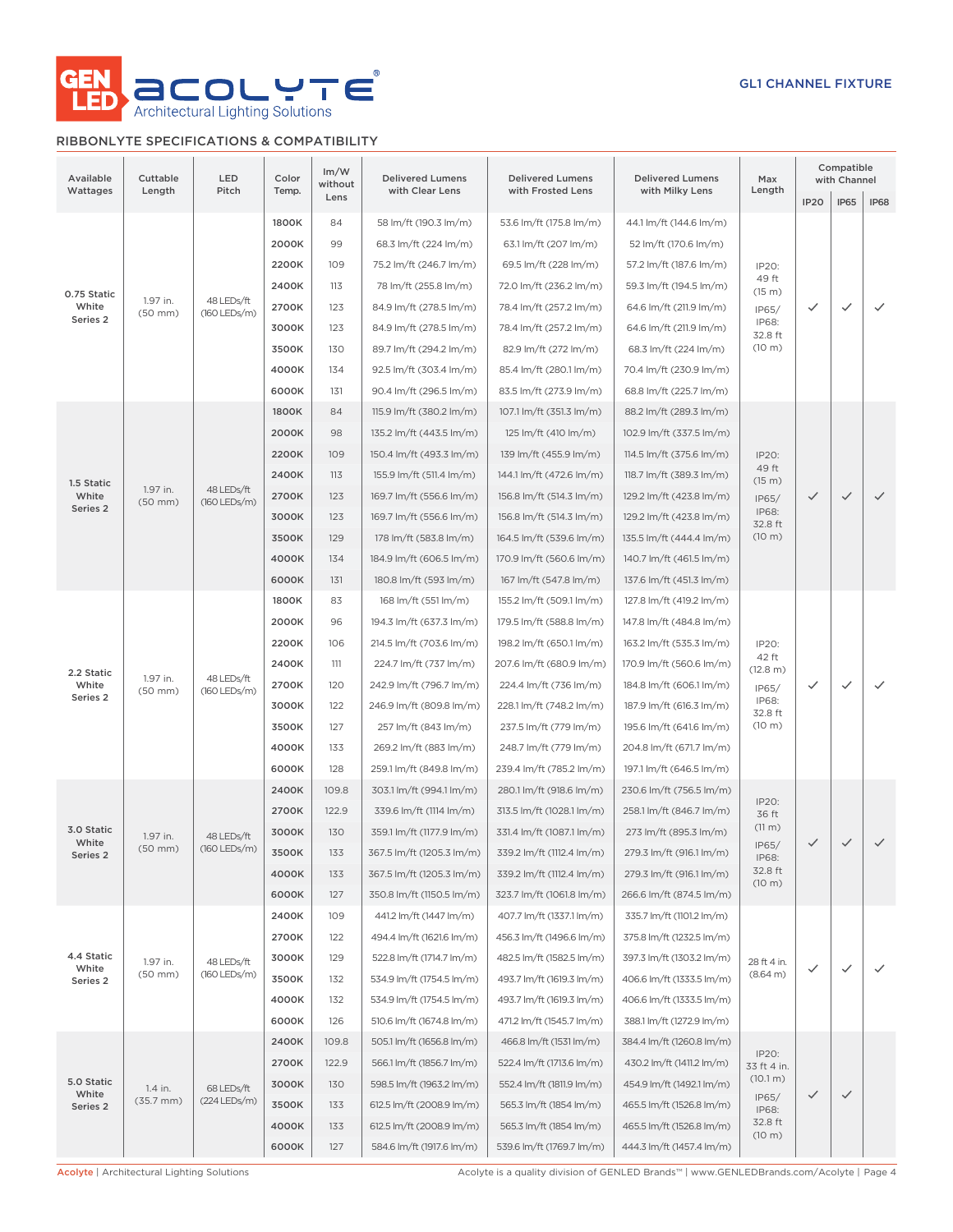

### RIBBONLYTE SPECIFICATIONS & COMPATIBILITY

| Available<br>Wattages                | Cuttable<br>Length        | LED<br>Pitch               | Color<br>Temp.              | Im/W<br>without<br>Lens | <b>Delivered Lumens</b><br>with Clear Lens | <b>Delivered Lumens</b><br>with Frosted Lens | <b>Delivered Lumens</b><br>with Milky Lens | Max<br>Length           | IP <sub>20</sub>       | Compatible<br>with Channel<br><b>IP65</b> | <b>IP68</b>            |              |              |      |                          |                          |                             |  |  |  |  |  |  |  |  |       |       |                           |                           |                             |       |  |  |  |
|--------------------------------------|---------------------------|----------------------------|-----------------------------|-------------------------|--------------------------------------------|----------------------------------------------|--------------------------------------------|-------------------------|------------------------|-------------------------------------------|------------------------|--------------|--------------|------|--------------------------|--------------------------|-----------------------------|--|--|--|--|--|--|--|--|-------|-------|---------------------------|---------------------------|-----------------------------|-------|--|--|--|
|                                      |                           |                            | 2400K                       | 109                     | 601.6 lm/ft (1973.2 lm/m)                  | 555.9 lm/ft (1823.4 lm/m)                    | 457.8 lm/ft (1501.6 lm/m)                  |                         |                        |                                           |                        |              |              |      |                          |                          |                             |  |  |  |  |  |  |  |  |       |       |                           |                           |                             |       |  |  |  |
|                                      |                           |                            | 2700K                       | 122                     | 674.2 lm/ft (2211.3 lm/m)                  | 622.2 lm/ft (2040.8 lm/m)                    | 512.4 lm/ft (1680.7 lm/m)                  |                         |                        |                                           |                        |              |              |      |                          |                          |                             |  |  |  |  |  |  |  |  |       |       |                           |                           |                             |       |  |  |  |
| 6.0 Static                           |                           |                            | 3000K                       | 129                     | 712.9 lm/ft (2338.2 lm/m)                  | 657.9 lm/ft (2157.9 lm/m)                    | 541.8 lm/ft (1777.1 lm/m)                  |                         |                        |                                           |                        |              |              |      |                          |                          |                             |  |  |  |  |  |  |  |  |       |       |                           |                           |                             |       |  |  |  |
| White                                | 1.4 in.<br>$(35.7$ mm $)$ | 68 LEDs/ft<br>(224 LEDs/m) | 3500K                       | 132                     | 729.4 lm/ft (2392.5 lm/m)                  | 673.2 lm/ft (2208.1 lm/m)                    | 554.4 lm/ft (1818.4 lm/m)                  | 28 ft<br>(8.5 m)        | ✓                      | ✓                                         |                        |              |              |      |                          |                          |                             |  |  |  |  |  |  |  |  |       |       |                           |                           |                             |       |  |  |  |
| Series 2                             |                           |                            | 4000K                       | 132                     | 612.5 lm/ft (2008.9 lm/m)                  | 673.2 lm/ft (2208.1 lm/m)                    | 554.4 lm/ft (1818.4 lm/m)                  |                         |                        |                                           |                        |              |              |      |                          |                          |                             |  |  |  |  |  |  |  |  |       |       |                           |                           |                             |       |  |  |  |
|                                      |                           |                            | 6000K                       | 126                     | 696.3 lm/ft (2283.8 lm/m)                  | 642.6 lm/ft (2107.7 lm/m)                    | 529.2 lm/ft (1735.8 lm/m)                  |                         |                        |                                           |                        |              |              |      |                          |                          |                             |  |  |  |  |  |  |  |  |       |       |                           |                           |                             |       |  |  |  |
|                                      |                           |                            | Red                         | 41                      | 28 lm/ft (93 lm/m)                         | 26 lm/ft (86 lm/m)                           | 22 lm/ft (70.6 lm/m)                       | IP20:                   |                        |                                           |                        |              |              |      |                          |                          |                             |  |  |  |  |  |  |  |  |       |       |                           |                           |                             |       |  |  |  |
| 0.75 Static                          |                           |                            | Green                       | 175                     | 121 lm/ft (396 lm/m)                       | 112 lm/ft (366 lm/m)                         | 92 lm/ft (301.4 lm/m)                      | 49 ft<br>(15 m)         |                        |                                           |                        |              |              |      |                          |                          |                             |  |  |  |  |  |  |  |  |       |       |                           |                           |                             |       |  |  |  |
| Color                                | 1.97 in.<br>$(50$ mm $)$  | 48 LEDs/ft<br>(160 LEDs/m) | <b>Blue</b>                 | 19                      | 13 lm/ft (43 lm/m)                         | 12 lm/ft (40 lm/m)                           | 10 lm/ft (32.7 lm/m)                       | IP65/                   | $\checkmark$           | $\checkmark$                              | $\checkmark$           |              |              |      |                          |                          |                             |  |  |  |  |  |  |  |  |       |       |                           |                           |                             |       |  |  |  |
| Series <sub>2</sub>                  |                           |                            |                             |                         |                                            |                                              |                                            | IP68:<br>32.8 ft        |                        |                                           |                        |              |              |      |                          |                          |                             |  |  |  |  |  |  |  |  |       |       |                           |                           |                             |       |  |  |  |
|                                      |                           |                            | Amber                       | 34                      | 23 lm/ft (77 lm/m)                         | 22 lm/ft (71 lm/m)                           | 18 lm/ft (58.6 lm/m)                       | (10 m)                  |                        |                                           |                        |              |              |      |                          |                          |                             |  |  |  |  |  |  |  |  |       |       |                           |                           |                             |       |  |  |  |
|                                      |                           | 48 LEDs/ft                 | Red                         | 42                      | 58 lm/ft (190 lm/m)                        | 54 lm/ft (176 lm/m)                          | 44 lm/ft (144.7 lm/m)                      | IP20:<br>49 ft          |                        |                                           |                        |              |              |      |                          |                          |                             |  |  |  |  |  |  |  |  |       |       |                           |                           |                             |       |  |  |  |
| 1.5 Static<br>Color                  | 1.97 in.                  |                            |                             |                         | Green                                      | 160                                          | 221 lm/ft (724 lm/m)                       | 204 lm/ft (669 lm/m)    | 168 lm/ft (551.1 lm/m) | (15 m)<br>IP65/                           | $\checkmark$           | ✓            | $\checkmark$ |      |                          |                          |                             |  |  |  |  |  |  |  |  |       |       |                           |                           |                             |       |  |  |  |
| Series <sub>2</sub>                  | $(50$ mm $)$              | (160 LEDs/m)               | Blue                        | 18                      | 25 lm/ft (81 lm/m)                         | 23 lm/ft (75 lm/m)                           | 19 lm/ft (62 lm/m)                         | IP68:                   |                        |                                           |                        |              |              |      |                          |                          |                             |  |  |  |  |  |  |  |  |       |       |                           |                           |                             |       |  |  |  |
|                                      |                           |                            | Amber                       | 34                      | 47 lm/ft (154 lm/m)                        | 43 lm/ft (142 lm/m)                          | 36 lm/ft (117.1 lm/m)                      | 32.8 ft<br>(10 m)       |                        |                                           |                        |              |              |      |                          |                          |                             |  |  |  |  |  |  |  |  |       |       |                           |                           |                             |       |  |  |  |
|                                      |                           |                            | Red                         | 42                      | 85 lm/ft (279 lm/m)                        | 79 lm/ft (258 lm/m)                          | 65 lm/ft (212.2 lm/m)                      | IP20:<br>42 ft          |                        |                                           |                        |              |              |      |                          |                          |                             |  |  |  |  |  |  |  |  |       |       |                           |                           |                             |       |  |  |  |
| 2.2 Static                           | 1.97 in.                  | 48 LEDs/ft<br>(160 LEDs/m) |                             |                         |                                            |                                              | Green                                      | 145                     | 293 lm/ft (963 lm/m)   | 271 lm/ft (889 lm/m)                      | 223 lm/ft (732.4 lm/m) | (12.8 m)     |              |      |                          |                          |                             |  |  |  |  |  |  |  |  |       |       |                           |                           |                             |       |  |  |  |
| Color<br>Series <sub>2</sub>         | $(50$ mm $)$              |                            | Blue                        | 18                      | 36 lm/ft (119 lm/m)                        | 34 lm/ft (110 lm/m)                          | 28 lm/ft (90.9 lm/m)                       | IP65/<br>IP68:          | $\checkmark$           | $\checkmark$                              | $\checkmark$           |              |              |      |                          |                          |                             |  |  |  |  |  |  |  |  |       |       |                           |                           |                             |       |  |  |  |
|                                      |                           |                            | Amber                       | 33                      | 67 lm/ft (219 lm/m)                        | 62 lm/ft (202 lm/m)                          | 51 lm/ft (166.7 lm/m)                      | 32.8 ft<br>(10 m)       |                        |                                           |                        |              |              |      |                          |                          |                             |  |  |  |  |  |  |  |  |       |       |                           |                           |                             |       |  |  |  |
|                                      |                           |                            | Red                         | 40.0                    | 110.4 lm/ft (362.1 lm/m)                   | 102.0 lm/ft (334.6 lm/m)                     | 84.0 lm/ft (275.52 lm/m)                   |                         |                        |                                           |                        |              |              |      |                          |                          |                             |  |  |  |  |  |  |  |  |       |       |                           |                           |                             |       |  |  |  |
| 3.0 Static                           | 1.97 in.<br>$(50$ mm $)$  | 48 LEDs/ft<br>(160 LEDs/m) | Green                       | 127.0                   | 350.9 lm/ft (1151.0 lm/m)                  | 323.9 lm/ft (1062.2 lm/m)                    | 266.7 lm/ft (874.776 lm/m)                 | 32.8 ft                 |                        |                                           |                        |              |              |      |                          |                          |                             |  |  |  |  |  |  |  |  |       |       |                           |                           |                             |       |  |  |  |
| Color<br>Series <sub>2</sub>         |                           |                            |                             | Blue                    | 25.0                                       | 69.1 lm/ft (226.6 lm/m)                      | 63.8 lm/ft (209.1 lm/m)                    | 52.5 lm/ft (172.2 lm/m) | (10 m)                 | ✓                                         | $\checkmark$           | $\checkmark$ |              |      |                          |                          |                             |  |  |  |  |  |  |  |  |       |       |                           |                           |                             |       |  |  |  |
|                                      |                           |                            | Amber                       | 29.0                    | 80.1 lm/ft (262.8 lm/m)                    | 74.0 lm/ft (242.6 lm/m)                      | 60.9 lm/ft (199.752 lm/m)                  |                         |                        |                                           |                        |              |              |      |                          |                          |                             |  |  |  |  |  |  |  |  |       |       |                           |                           |                             |       |  |  |  |
|                                      |                           |                            |                             |                         |                                            |                                              |                                            |                         |                        |                                           |                        |              | Red          | 38.0 | 153.8 lm/ft (504.5 lm/m) | 142.1 lm/ft (466.2 lm/m) | 117.0 lm/ft (383.8912 lm/m) |  |  |  |  |  |  |  |  |       |       |                           |                           |                             |       |  |  |  |
| 4.4 Static                           | 1.97 in.                  |                            |                             |                         |                                            |                                              |                                            |                         |                        |                                           |                        | 48 LEDs/ft   |              |      |                          |                          |                             |  |  |  |  |  |  |  |  | Green | 117.0 | 474.1 lm/ft (1555.1 lm/m) | 437.6 lm/ft (1435.3 lm/m) | 360.4 lm/ft (1181.981 lm/m) | 29 ft |  |  |  |
| Color<br>Series 2                    | $(50$ mm $)$              | (160 LEDs/m)               | <b>Blue</b>                 | 24.0                    | 97.3 lm/ft (319.0 lm/m)                    | 89.8 lm/ft (294.4 lm/m)                      | 73.9 lm/ft (242.4576 lm/m)                 | (8.8 m)                 | $\checkmark$           | $\checkmark$                              | $\checkmark$           |              |              |      |                          |                          |                             |  |  |  |  |  |  |  |  |       |       |                           |                           |                             |       |  |  |  |
|                                      |                           |                            | Amber                       | 25.0                    | 101.3 lm/ft (332.2 lm/m)                   | 93.5 lm/ft (306.7 lm/m)                      | 77.0 lm/ft (252.56 lm/m)                   |                         |                        |                                           |                        |              |              |      |                          |                          |                             |  |  |  |  |  |  |  |  |       |       |                           |                           |                             |       |  |  |  |
|                                      |                           |                            | Red                         | 37.0                    | 170.2 lm/ft (558.2 lm/m)                   | 157.3 lm/ft (515.8 lm/m)                     | 129.5 lm/ft (424.76 lm/m)                  |                         |                        |                                           |                        |              |              |      |                          |                          |                             |  |  |  |  |  |  |  |  |       |       |                           |                           |                             |       |  |  |  |
| 5.0 Static                           | 1.4 in.                   | 68 LEDs/ft                 | Green                       | 116.0                   | 534.2 lm/ft (1752.1 lm/m)                  | 493.0 lm/ft (1617.0 lm/m)                    | 406.0 lm/ft (1331.68 lm/m)                 | 30 ft                   |                        |                                           |                        |              |              |      |                          |                          |                             |  |  |  |  |  |  |  |  |       |       |                           |                           |                             |       |  |  |  |
| Color<br>Series <sub>2</sub>         | $(35.7 \, \text{mm})$     | (224 LEDs/m)               | Blue                        | 24.0                    | 110.5 lm/ft (362.5 lm/m)                   | 102.0 lm/ft (334.6 lm/m)                     | 84.0 lm/ft (275.52 lm/m)                   | $(9.14 \text{ m})$      | ✓                      | ✓                                         |                        |              |              |      |                          |                          |                             |  |  |  |  |  |  |  |  |       |       |                           |                           |                             |       |  |  |  |
|                                      |                           |                            | Amber                       | 26.0                    | 119.7 lm/ft (392.7 lm/m)                   | 110.5 lm/ft (362.4 lm/m)                     | 91.0 lm/ft (298.48 lm/m)                   |                         |                        |                                           |                        |              |              |      |                          |                          |                             |  |  |  |  |  |  |  |  |       |       |                           |                           |                             |       |  |  |  |
|                                      |                           |                            | Red                         | 37.0                    | 204.2 lm/ft (669.8 lm/m)                   | 188.7 lm/ft (618.9 lm/m)                     | 155.4 lm/ft (509.712 lm/m)                 |                         |                        |                                           |                        |              |              |      |                          |                          |                             |  |  |  |  |  |  |  |  |       |       |                           |                           |                             |       |  |  |  |
| 6.0 Static<br>Color                  | 1.4 in.                   | 68 LEDs/ft                 | Green                       | 113.0                   | 624.4 lm/ft (2048.2 lm/m)                  | 576.3 lm/ft (1890.3 lm/m)                    | 474.6 lm/ft (1556.688 lm/m)                | 28 ft                   |                        |                                           |                        |              |              |      |                          |                          |                             |  |  |  |  |  |  |  |  |       |       |                           |                           |                             |       |  |  |  |
| Series 2                             | $(35.7 \, \text{mm})$     | (224 LEDs/m)               | <b>Blue</b>                 | 23.0                    | 127.1 lm/ft (416.9 lm/m)                   | 117.3 lm/ft (384.8 lm/m)                     | 96.6 lm/ft (316.9 lm/m)                    | (8.5 m)                 | $\checkmark$           | ✓                                         |                        |              |              |      |                          |                          |                             |  |  |  |  |  |  |  |  |       |       |                           |                           |                             |       |  |  |  |
|                                      |                           |                            | Amber                       | 24.0                    | 132.6 lm/ft (435.0 lm/m)                   | 122.4 lm/ft (401.6 lm/m)                     | 100.8 lm/ft (330.7 lm/m)                   |                         |                        |                                           |                        |              |              |      |                          |                          |                             |  |  |  |  |  |  |  |  |       |       |                           |                           |                             |       |  |  |  |
| 1.0<br>Variable<br>White<br>Series 2 | 1.97 in.<br>$(50$ mm $)$  | 42 LEDs/ft<br>(140 LEDs/m) | 2000K<br>$\ddot{}$<br>6500K | 85.0                    | 78.2 lm/ft (257 lm/m)                      | 72.3 lm/ft (237 lm/m)                        | 60 lm/ft (200 lm/m)                        | 32.8 ft<br>(10 m)       | $\checkmark$           | ✓                                         | $\checkmark$           |              |              |      |                          |                          |                             |  |  |  |  |  |  |  |  |       |       |                           |                           |                             |       |  |  |  |
| 3.0<br>Variable<br>White<br>Series 2 | 1.97 in.<br>$(50$ mm $)$  | 42 LEDs/ft<br>(140 LEDs/m) | 2000K<br>$\ddot{}$<br>6500K | 80.0                    | 220.8 lm/ft (725 lm/m)                     | 205.0 lm/ft (670 lm/m)                       | 168.0 lm/ft (551.2 lm/m)                   | 32.8 ft<br>(10 m)       | $\checkmark$           | $\checkmark$                              | $\checkmark$           |              |              |      |                          |                          |                             |  |  |  |  |  |  |  |  |       |       |                           |                           |                             |       |  |  |  |
| 6.0<br>Variable<br>White<br>Series 2 | 1.97 in.<br>$(50$ mm $)$  | 42 LEDs/ft<br>(140 LEDs/m) | 2000K<br>$\ddot{}$<br>6500K | 75.0                    | 415 lm/ft (1,362 lm/m)                     | 382.5 lm/ft (1255 lm/m)                      | 315.0 lm/ft (1033.5 lm/m)                  | 32.8 ft<br>(10 m)       | $\checkmark$           | ✓                                         | ✓                      |              |              |      |                          |                          |                             |  |  |  |  |  |  |  |  |       |       |                           |                           |                             |       |  |  |  |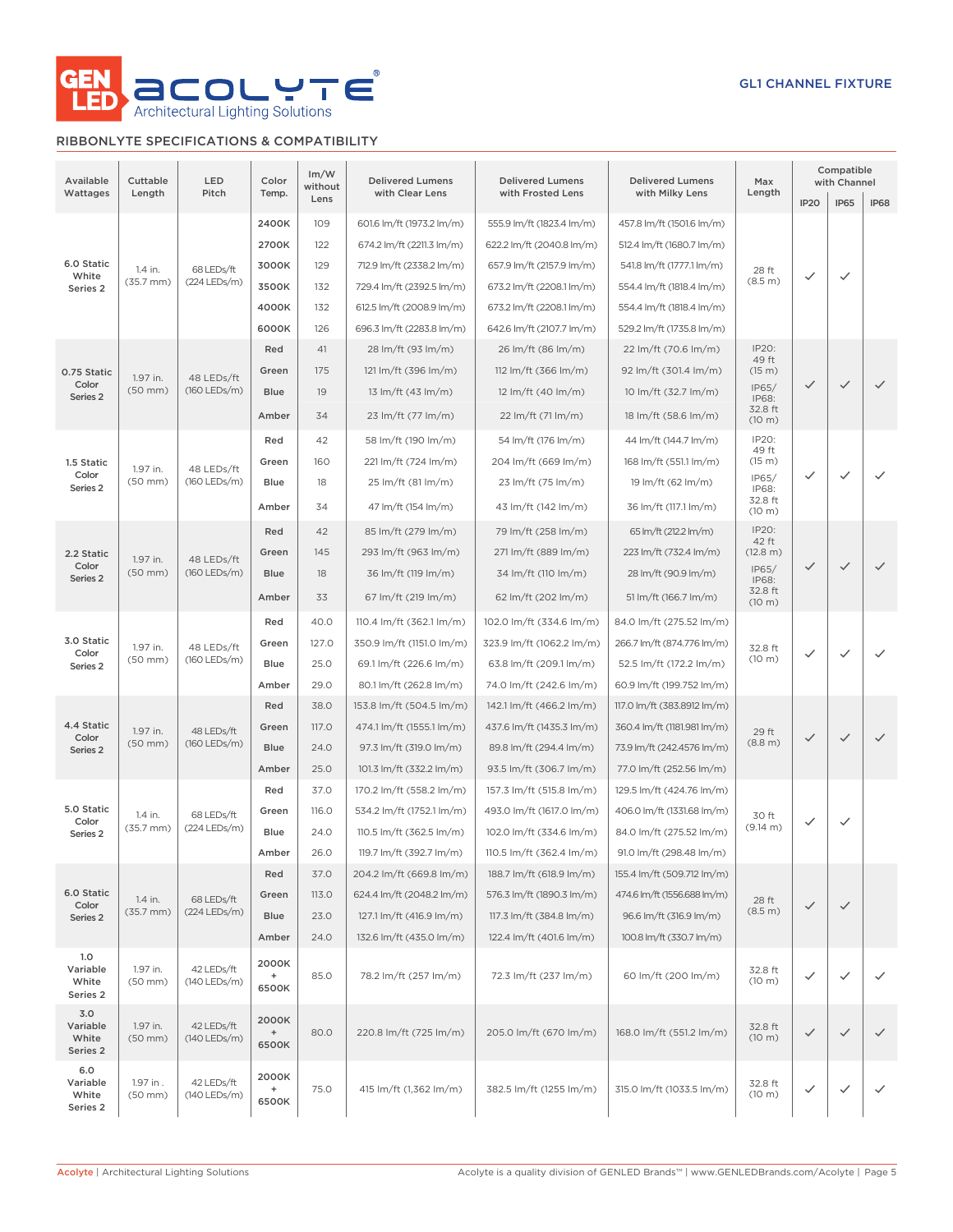

### RIBBONLYTE SPECIFICATIONS & COMPATIBILITY

| Available                   | Cuttable<br>LED<br>Color           |                             |                           | Im/W<br>without | <b>Delivered Lumens</b>  | <b>Delivered Lumens</b>                                                                         | <b>Delivered Lumens</b>                       | Max                                | Compatible<br>with Channel |              |             |
|-----------------------------|------------------------------------|-----------------------------|---------------------------|-----------------|--------------------------|-------------------------------------------------------------------------------------------------|-----------------------------------------------|------------------------------------|----------------------------|--------------|-------------|
| Wattages                    | Length                             | Pitch                       | Temp.                     | Lens            | with Clear Lens          | with Frosted Lens                                                                               | with Milky Lens                               | Length                             | IP <sub>20</sub>           | <b>IP65</b>  | <b>IP68</b> |
| 2.2 RGB                     | 6.55 in.<br>$(166.4 \, \text{mm})$ | 9 LEDs/ft<br>$(30$ LEDs/m)  | <b>RGB</b>                | 37              | 74.9 lm/ft (245.6 lm/m)  | 69.7 lm/ft (228.65 lm/m)<br>All LEDs at 100%                                                    | 57.4 lm/ft (188.3 lm/m)<br>All LEDs at 100%   | 19 ft 7.9 in.<br>(6 <sub>m</sub> ) | $\checkmark$               | $\checkmark$ |             |
| 4.4 RGB                     | 3.94 in.<br>$(100 \, \text{mm})$   | 18 LEDs/ft<br>$(60$ LEDs/m) | <b>RGB</b>                | 37              | 149.8 lm/ft (491.3 lm/m) | 140.25 lm/ft (459.85 lm/m)<br>115.5 lm/ft (378.7 lm/m)<br>All LEDs at 100%<br>All I FDs at 100% |                                               | 19 ft 7.9 in.<br>(6 <sub>m</sub> ) | $\checkmark$               | $\checkmark$ |             |
| 4.4<br><b>RGBW</b>          | 6.55 in.<br>$(166.4 \, \text{mm})$ | 18 LEDs/ft<br>$(60$ LEDs/m) | <b>RGBW</b>               | 65              | 263.1 lm/ft (863 lm/m)   | 200.9 lm/ft (658.7 lm/m)<br>243.95 lm/ft (799.85 lm/m)<br>All LEDs at 100%<br>All LEDs at 100%  |                                               | 19 ft 7.9 in.<br>(6 <sub>m</sub> ) | $\checkmark$               | $\checkmark$ |             |
| 4.4 RGBA                    | 6.55 in.<br>$(166.4 \, \text{mm})$ | 18 LEDs/ft<br>$(60$ LEDs/m) | <b>RGBA</b>               | 33              | 133.6 lm/ft (438.1 lm/m) | 243.95 lm/ft (799.85 lm/m)<br>All LEDs at 100%                                                  | 200.9 lm/ft (658.7 lm/m)<br>All LEDs at 100%  | 19 ft 7.9 in.<br>(6 <sub>m</sub> ) | $\checkmark$               | $\checkmark$ |             |
| 5.5 4-in-1<br><b>RGBW</b>   | 3.94 in.<br>$(100 \, \text{mm})$   | 18 LEDs/ft<br>$(60$ LEDs/m) | <b>RGBW</b>               | 51              | 305 lm/ft (1000.3 lm/m)  | 237.15 lm/ft (777.75 lm/m)<br>All LEDs at 100%                                                  | 195.3 lm/ft (640.5 lm/m)<br>All I FDs at 100% | 19 ft 7.9 in.<br>(6 <sub>m</sub> ) | $\checkmark$               | $\checkmark$ |             |
| $5.54$ -in-1<br><b>RGBA</b> | 3.94 in.<br>$(100$ mm $)$          | 18 LEDs/ft<br>$(60$ LEDs/m) | <b>RGBA</b>               | 27              | 161.5 lm/ft (529.6 lm/m) | 237.15 lm/ft (777.75 lm/m)<br>All LEDs at 100%                                                  | 195.3 lm/ft (640.5 lm/m)<br>All LEDs at 100%  | 19 ft 7.9 in.<br>(6 <sub>m</sub> ) | $\checkmark$               | $\checkmark$ |             |
| 5.2<br>Warm<br><b>Dim</b>   | 3.94 in.<br>$(100 \, \text{mm})$   | 36 LEDs/ft<br>(120 LEDs/m)  | <b>WARM</b><br><b>DIM</b> | 55              | 263.1 lm/ft (863 lm/m)   | 244.8 lm/ft (803.25 lm/m)                                                                       | 201.6 lm/ft (661.5 lm/m)                      | 16 ft 4 in.<br>(5 <sub>m</sub> )   | $\checkmark$               | $\checkmark$ |             |

### DIODE VISIBILITY CHART (Data below applies to installations with Milky lens only)

|                                    |                                                   | No Visible Diode = N |                     |                             |                     |                                  | With Visible Diode = Y |                                    |  |  |
|------------------------------------|---------------------------------------------------|----------------------|---------------------|-----------------------------|---------------------|----------------------------------|------------------------|------------------------------------|--|--|
|                                    | <b>Static White &amp; Static Color RibbonLyte</b> |                      |                     |                             |                     | <b>Color Changing RibbonLyte</b> |                        |                                    |  |  |
| 0.75/1.5/2.2                       | 3.0/4.4                                           | 5.0/6.0              | 2.2<br><b>RGB</b>   | 4.4<br><b>RGB</b>           | 4.4<br>RGBW/A       | 5.5<br>$4$ -in-1<br>RGBW/A       | Warm Dim               | <b>Variable White</b>              |  |  |
| IP20<br><b>IP65</b><br><b>IP68</b> | IP20<br><b>IP65</b><br><b>IP68</b>                | IP20<br><b>IP65</b>  | IP20<br><b>IP65</b> | IP20<br><b>IP65</b>         | IP2O<br><b>IP65</b> | IP2O<br><b>IP65</b>              | IP20<br><b>IP65</b>    | IP20<br><b>IP65</b><br><b>IP68</b> |  |  |
| Y                                  | Y                                                 | Y                    | Y                   | Y<br>$\checkmark$<br>Y<br>Y |                     |                                  |                        |                                    |  |  |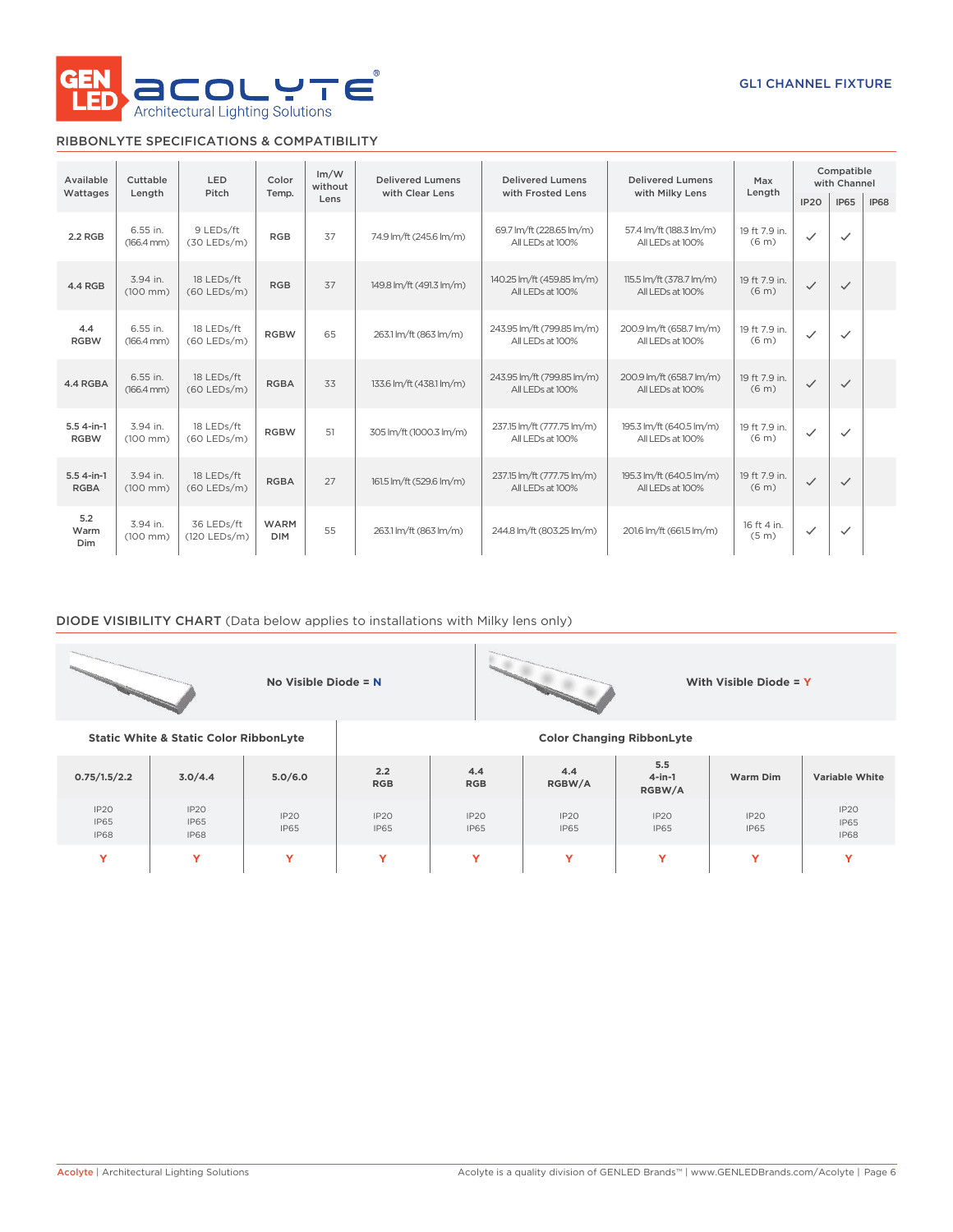

### AVAILABLE DRIVERS

#### NON-DIMMING ELECTRONIC DRIVERS LUTRON HI-LUME DRIVERS



30W, 60W, 96W Non-Dimming Electronic Class 2 Drivers

Part No.: • DRVW2430 (30 Watt) • DRVW2460 (60 Watt)

• DRVW2496 (96 Watt)

Output Voltage: 24 V Voltage Range: 120-277 VAC IP Rating: Dry or Damp UL Listed





60W, 96W, 150W, 300W ELV/MLV Dimmable Drivers

Part No.:

- DRVW2460ELVMLV (60 Watt)
- DRVW2496ELVMLV (96 Watt)
- DRVW24150ELVMLV (150 Watt) • DRVW24300ELVMLV (300 Watt)
- 

Line Voltage Dimmable Drivers Output Voltage: 24 V Voltage Range: 100-277 VAC IP Rating: IP67 Dimmable UL, CE, and CSA Listed



240W, 320W Non-Dimming Electronic Drivers

Part No.: • DRVW24240 (240 Watt) • DRVW24320 (320 Watt)

Output Voltage: 24 V Voltage Range: 90-305 VAC IP Rating: Dry or Damp UL Recognized



40W Lutron Hi-Lume 1% Dimming Class 2 Drivers

Part No.: • DRVLUT24403W (40 Watt, 3-wire) • DRVLUT24402W (40 Watt, 2-wire)

Output Voltage: 24 V Voltage Range: 120-277 VAC (3-wire model) or 120V (2-wire model) IP Rating: Dry or Damp Dimmable using 2-wire forward phase, 3-wire+G or digital EcoSystem UL Listed



#### LUTRON Skylark Contour Dimmer

Part No.: TRIDIMSKY Width: 2.94 in (75 mm) Length: 4.69 in (120 mm) Depth: 0.30 in (7.6 mm)

- Single pole and 3-way versions
- Compatible with Acolyte MLV drivers
- Slide adjusts brightness and On/Off control
- 30 mA max control current
- Available in white finish



#### LUTRON NOVA-T Dimmer

Part No.: TRIDIMNOVA Width: 2.75 in (70 mm) Length: 4.56 in (116 mm) Depth: 0.30 in (7.6 mm)

- Slide adjusts brightness and On/Off control
- 30 mA max control current
- Available in white finish



#### LUTRON DIVA Dimmer

Part No.: TRIDIMDIVA (With Locator Light) TRIDIMDIVAL Width: 2.94 in (75 mm) Length: 4.69 in (120 mm) Depth: 0.30 in (7.6 mm)

- Large paddle switch with a captive linear-slide dimmer
- 30 mA max control current
- Available in white finish
- Available with locator light which glows green when the switch is off

Note: For more options, please reference the Optional Dimmer List on Acolyte product website page.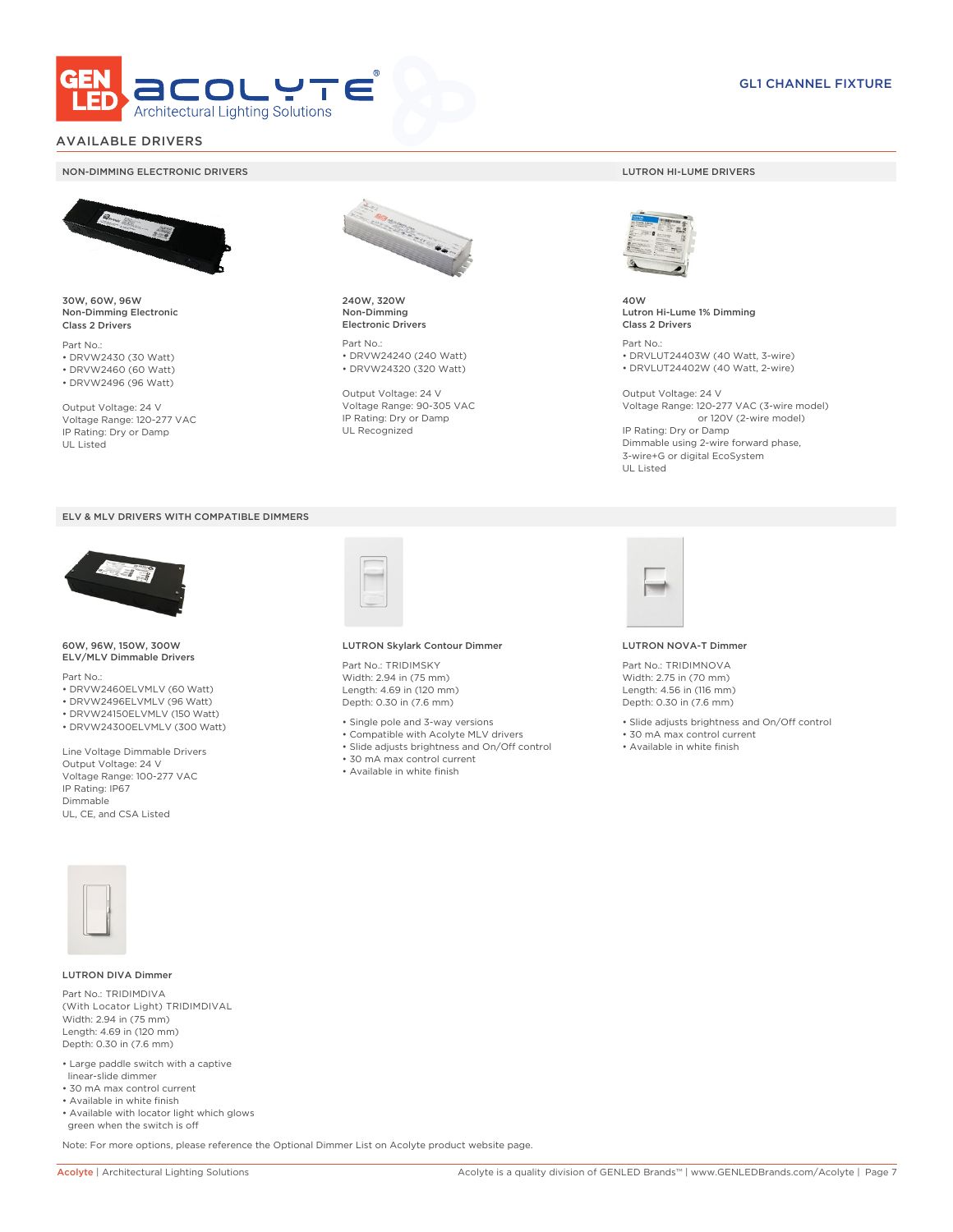

### AVAILABLE DRIVERS / CONTROLLERS AND DIMMING OPTIONS / WIRE GAUGE CHART

### 0-10V DRIVERS AND DIMMERS **DIMMING MODULE**



0-10V Dimmable Waterproof Drivers

96W Part No.: DRVW249610P 288W Part No.: DRVW2428810P Output Voltage: 24 V (+/- 0.5V) Voltage Range: 100-277 VAC Environmental Rating: UL Wet Location UL Listed



## LUTRON DIVA Dimmer

Part No.: LVDIMDIVA Width: 2.94 in (75 mm) Length: 4.69 in (120 mm) Depth: 0.30 in (7.6 mm)

- Compatible with 0-10 V Dimming Module
- Large paddle switch with a captive
- linear-slide dimmer
- 30 mA max control current
- Available in white finish

#### DMX CONTROLLER AND PART NUMBER - FOR COLOR CHANGING VERSIONS



GLASS TOUCH WALL CONTROLLER Part Number: AWCRGBWW AWCVWW



4 CHANNEL WATERPROOF DMX INTERFACE Part Number: DMXINFWLCD4



1 ZONE WALL CONTROLLER Part Number: DMXCTRLG



5 CHANNEL DMX INTERFACE Part Number: DMXINFLCD5



### LUTRON NOVA-T Dimmer

Part No.: LVDIMNOVA Width: 2.75 in (70 mm) Length: 4.56 in (116 mm) Depth: 0.30 in (7.6 mm)

- Compatible with 0-10 V Dimming Module
- Slide adjusts brightness and On/Off control
- 30 mA max control current • Available in white finish

#### Variable White Dimming Module

Part No.: VWDIMMOD

• 1 dimming module required per 30 ft (9.1 m) • This product is only compatible with Variable White RibbonLyte, not Variable White Amber or Variable White Red. Works with any 0-10V dimmers to provide CCT change with one dimmer and brightness change with the other.

Note: Max length before additional power is introduced



5 ZONE WALL CONTROLLER Part Number: DMXCTRL



DMX OPTO SPLITTER Part Number: DMXOS8



10 ZONE WALL CONTROLLER Part Number: DMXCTRLD

| DRIVER AND RIBBONLYTE AT FULL LOAD |          |        |                |               |      |        |      |               |                |               |      |        |      |               |                |        |
|------------------------------------|----------|--------|----------------|---------------|------|--------|------|---------------|----------------|---------------|------|--------|------|---------------|----------------|--------|
| Wattages                           | 60<br>30 |        |                |               | 96   |        | 150  |               | 200            | 240           |      | 300    |      | 320           |                |        |
|                                    |          |        |                |               |      |        |      |               |                |               |      |        |      |               |                |        |
| Wire<br>Gauge                      | Feet     | Meters | Feet           | <b>Meters</b> | Feet | Meters | Feet | <b>Meters</b> | Feet           | <b>Meters</b> | Feet | Meters | Feet | <b>Meters</b> | Feet           | Meters |
|                                    |          |        |                |               |      |        |      |               |                |               |      |        |      |               |                |        |
| <b>24 AWG</b>                      | 14       | 4.27   | $\overline{9}$ | 2.74          | 5.5  | 1.68   | 3.75 | 1.14          | 2.75           | 0.84          | 2.25 | 0.69   | 1.75 | 0.53          | 1.75           | 0.53   |
| 22 AWG                             | 22       | 6.71   | 14             | 4.27          | 9    | 2.74   | 5.75 | 1.75          | 4.5            | 1.37          | 3.5  | 1.07   | 2.75 | 0.84          | 2.75           | 0.84   |
| 20 AWG                             | 35       | 10.67  | 23             | 7.01          | 14   | 4.27   | 9    | 2.74          | $\overline{7}$ | 2.13          | 5.75 | 1.75   | 4.5  | 1.37          | 4.25           | 1.30   |
| <b>18 AWG</b>                      | 56       | 17.07  | 37             | 11.28         | 23   | 7.01   | 15   | 4.57          | 11             | 3.35          | 9    | 2.74   | 7.5  | 2.29          | $\overline{7}$ | 2.13   |
| <b>16 AWG</b>                      | 90       | 27.44  | 60             | 18.29         | 37   | 11.28  | 24   | 7.32          | 18             | 5.49          | 15   | 4.57   | 12   | 3.66          | 11             | 3.35   |
| <b>14 AWG</b>                      | 142      | 43.29  | 95             | 28.96         | 59   | 17.99  | 38   | 11.59         | 28             | 8.54          | 23   | 7.01   | 19   | 5.79          | 17             | 5.18   |
| <b>12 AWG</b>                      | 226      | 68.90  | 151            | 46.04         | 94   | 28.66  | 60   | 18.29         | 45             | 13.72         | 37   | 11.28  | 30   | 9.15          | 28             | 8.54   |
| <b>10 AWG</b>                      | 360      | 109.76 | 240            | 73.17         | 150  | 45.73  | 96   | 29.27         | 72             | 21.95         | 60   | 18.29  | 48   | 14.63         | 45             | 13.72  |
| 8 AWG                              | 574      | 175.00 | 381            | 116.16        | 239  | 72.87  | 153  | 46.65         | 115            | 35.06         | 95   | 28.96  | 76   | 23.17         | 71             | 21.65  |